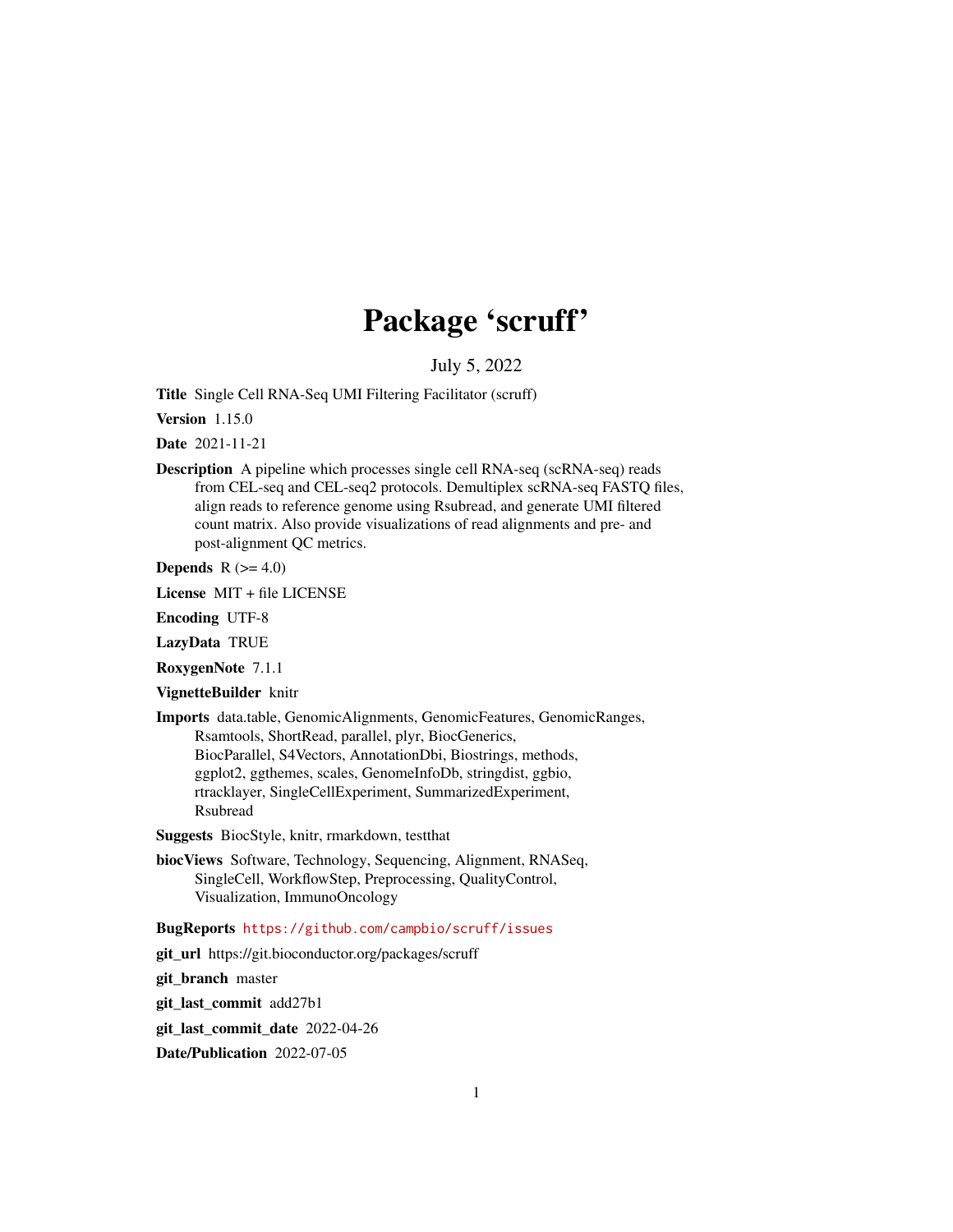<span id="page-1-0"></span>Author Zhe Wang [aut, cre], Junming Hu [aut], Joshua Campbell [aut]

Maintainer Zhe Wang <zhe@bu.edu>

# R topics documented:

|       | barcode Example $\ldots \ldots \ldots \ldots \ldots \ldots \ldots \ldots \ldots \ldots \ldots \ldots$ |    |
|-------|-------------------------------------------------------------------------------------------------------|----|
|       |                                                                                                       |    |
|       |                                                                                                       |    |
|       |                                                                                                       |    |
|       |                                                                                                       |    |
|       |                                                                                                       |    |
|       |                                                                                                       |    |
|       |                                                                                                       |    |
|       |                                                                                                       |    |
|       |                                                                                                       |    |
|       |                                                                                                       |    |
| Index |                                                                                                       | 20 |

alignRsubread *A wrapper to* Rsubread *read alignment function* align

# Description

This function is not available in Windows environment. Align cell specific reads to reference genome and write sequence alignment results to output directory. A wrapper to the align function in Rsubread package. For details please refer to Rsubread manual.

## Usage

```
alignRsubread(
  sce,
  index,
  unique = FALSE,nBestLocations = 1,
  format = "BAM",
  outDir = "./Alignment",
  cores = max(1, parallel::detectCores() - 2),threads = 1,
  summaryPrefix = "alignment",
  overwrite = FALSE,
  verbose = FALSE,
  logfilePrefix = format(Sys.time(), "%Y%m%d_%H%M%S"),
```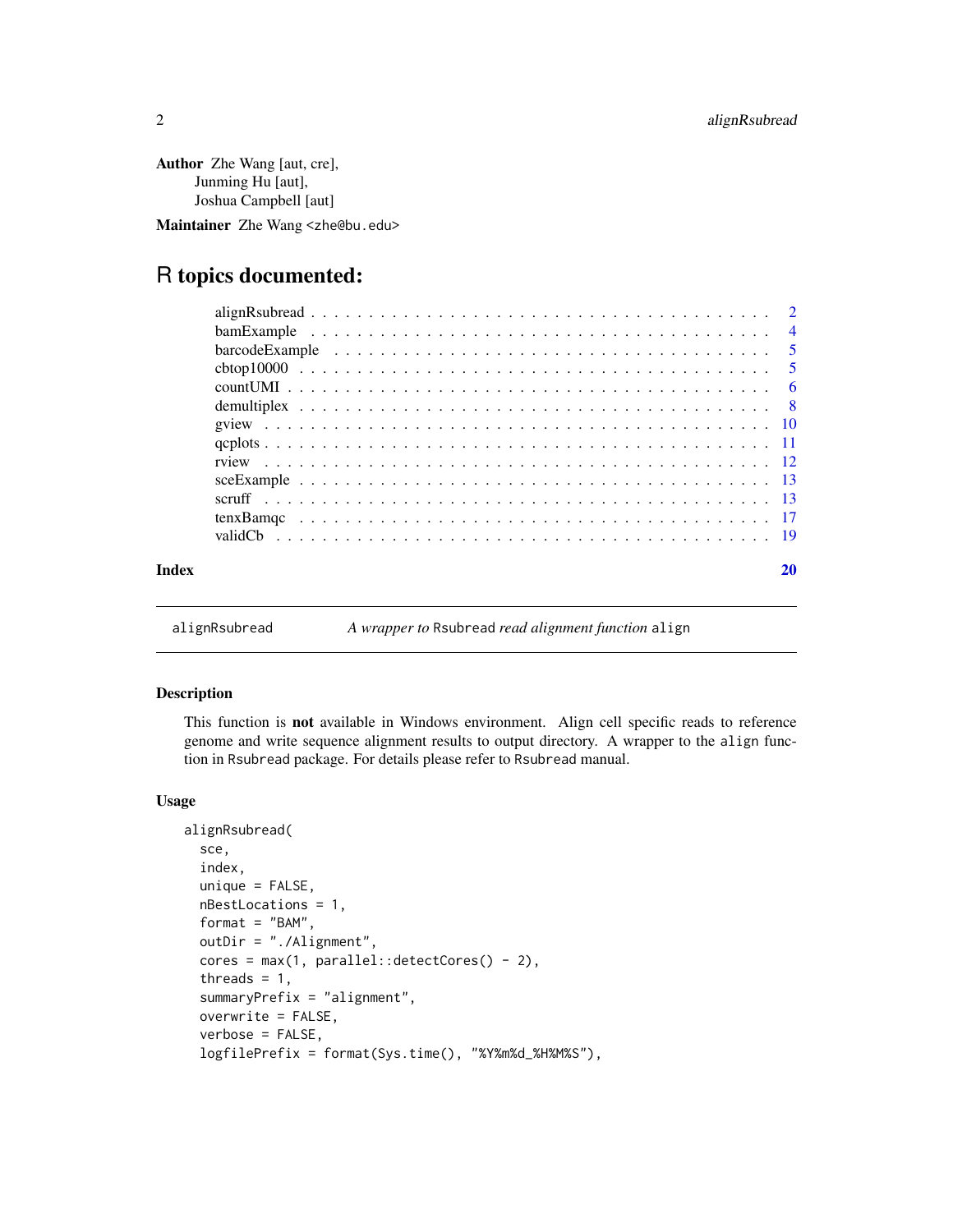...  $\mathcal{L}$ 

# Arguments

| sce            | A SingleCellExperiment object of which the colData slot contains the fastq_path<br>column with paths to input cell-specific FASTQ files.                                                                                                                                                                                                                                                                                                                                                                                                                                                                                       |
|----------------|--------------------------------------------------------------------------------------------------------------------------------------------------------------------------------------------------------------------------------------------------------------------------------------------------------------------------------------------------------------------------------------------------------------------------------------------------------------------------------------------------------------------------------------------------------------------------------------------------------------------------------|
| index          | Path to the Rsubread index of the reference genome. For generation of Rsubread<br>indices, please refer to buildindex function in Rsubread package.                                                                                                                                                                                                                                                                                                                                                                                                                                                                            |
| unique         | Argument passed to align function in Rsubread package. Boolean indicating<br>if only uniquely mapped reads should be reported. A uniquely mapped read<br>has one single mapping location that has less mis-matched bases than any other<br>candidate locations. If set to FALSE, multi-mapping reads will be reported in<br>addition to uniquely mapped reads. Number of alignments reported for each<br>multi-mapping read is determined by the nBestLocations parameter. Default is<br><b>FALSE.</b>                                                                                                                         |
| nBestLocations | Argument passed to align function in Rsubread package. Numeric value spec-<br>ifying the maximal number of equally-best mapping locations that will be re-<br>ported for a multi-mapping read. 1 by default. The allowed value is between<br>1 to 16 (inclusive). In the mapping output, "NH" tag is used to indicate how<br>many alignments are reported for the read and "HI" tag is used for number-<br>ing the alignments reported for the same read. This argument is only applicable<br>when unique option is set to <b>FALSE</b> . Scruff package does not support counting<br>alignment files with nBestLocations > 1. |
| format         | File format of sequence alignment results. "BAM" or "SAM". Default is<br>"BAM".                                                                                                                                                                                                                                                                                                                                                                                                                                                                                                                                                |
| outDir         | Output directory for alignment results. Sequence alignment files will be stored<br>in folders in this directory, respectively. Make sure the folder is empty. Default<br>is "./Alignment".                                                                                                                                                                                                                                                                                                                                                                                                                                     |
| cores          | Number of cores used for parallelization. Default is max(1, parallel: : detectCores()<br>- 2), i.e. the number of available cores minus 2.                                                                                                                                                                                                                                                                                                                                                                                                                                                                                     |
| threads        | Do not change. Number of threads/CPUs used for mapping for each core. Refer<br>to align function in Rsubread for details. Default is 1. It should not be changed<br>in most cases.                                                                                                                                                                                                                                                                                                                                                                                                                                             |
| summaryPrefix  | Prefix for alignment summary filename. Default is "alignment".                                                                                                                                                                                                                                                                                                                                                                                                                                                                                                                                                                 |
| overwrite      | Boolean indicating whether to overwrite the output directory. Default is FALSE.                                                                                                                                                                                                                                                                                                                                                                                                                                                                                                                                                |
| verbose        | Boolean indicating whether to print log messages. Useful for debugging. De-<br>fault to <b>FALSE</b> .                                                                                                                                                                                                                                                                                                                                                                                                                                                                                                                         |
| logfilePrefix  | Prefix for log file. Default is current date and time in the format of format (Sys.time(),<br>"%Y%m%d_%H%M%S").                                                                                                                                                                                                                                                                                                                                                                                                                                                                                                                |
| .              | Additional arguments passed to the align function in Rsubread package.                                                                                                                                                                                                                                                                                                                                                                                                                                                                                                                                                         |

# Value

A SingleCellExperiment object containing the alignment summary information in the colData slot. The alignment\_path column of the annotation table contains the paths to output alignment files.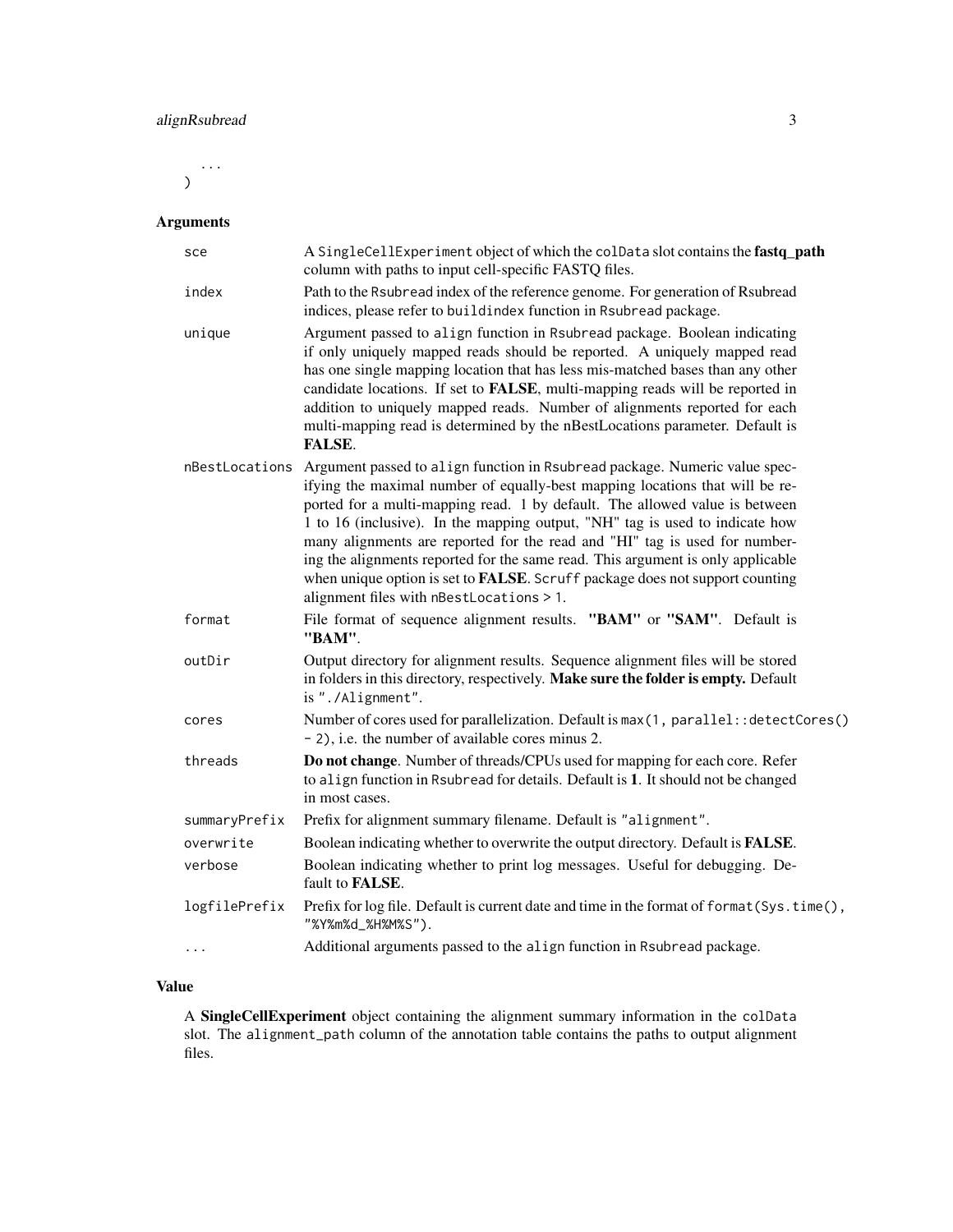# Examples

```
# The SingleCellExperiment object returned by demultiplex function is
# required for running alignRsubread function
## Not run:
data(barcodeExample, package = "scruff")
fastqs <- list.files(system.file("extdata", package = "scruff"),
    pattern = "\\.fastq\\.gz", full.names = TRUE)
de <- demultiplex(
   project = "example",
   experiment = c("1h1"),
   lane = c("L001"),
   read1Path = c(fasts[1]),read2Path = c(fasts[2]),barcodeExample,
   bcStart = 1,
   bcStop = 8,
   umiStart = 9,
   umistop = 12,
   keep = 75,
   overwrite = TRUE)
# Alignment
library(Rsubread)
# Create index files for GRCm38_MT.
fasta <- system.file("extdata", "GRCm38_MT.fa", package = "scruff")
# Specify the basename for Rsubread index
indexBase <- "GRCm38_MT"
buildindex(basename = indexBase, reference = fasta, indexSplit = FALSE)
al <- alignRsubread(de, indexBase, overwrite = TRUE)
## End(Not run)
```
bamExample *Example GAlignments Object*

#### Description

An example GAlignments object containing read alignment information for cell "vandenBrink\_b1\_cell\_0095" of example FASTQ files. Used as an example for rview function.

#### Usage

bamExample

# Format

A GAlignments object.

<span id="page-3-0"></span>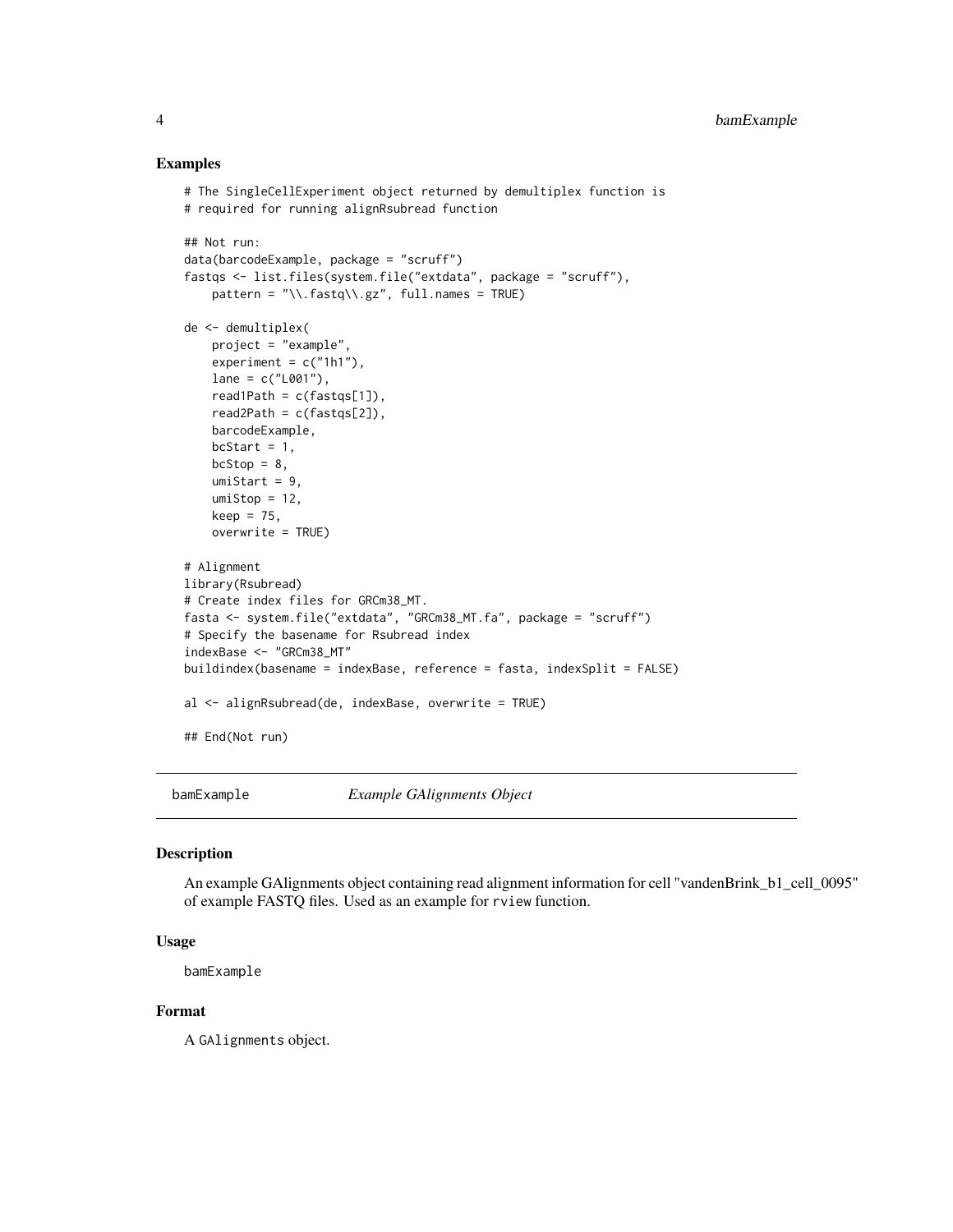<span id="page-4-0"></span>

#### Description

A vector containing 48 predefined cell barcodes which will be used for demultiplexing the example FASTQ files. Only the cell barcodes from 49 to 96 of the original 96 barcodes are used here to reduce the time to run example codes and compile the vignette.

# Usage

barcodeExample

# Format

A vector of cell barcode sequences. Cell barcodes for this study (van den Brink, et al.) are of length 8.

cbtop10000 *Top 10,000 rows for v1, v2, and v3 cell barcode whitelist files*

# Description

The first 10,000 cell barcodes in v1 (737K-april-2014\_rc.txt), v2 (737K-august-2016.txt), and v3 (3M-february-2018.txt) cell barcode whitelist files. This object is used for testing the validity of input assay chemistry validCb for [tenxBamqc](#page-16-1) function. The cell barcodes for the first 10,000 alignments in the input BAM file will be mapped to each chemistry's whitelist to determine the assay chemistry of the BAM file.

#### Usage

cbtop10000

# Format

A data.table object.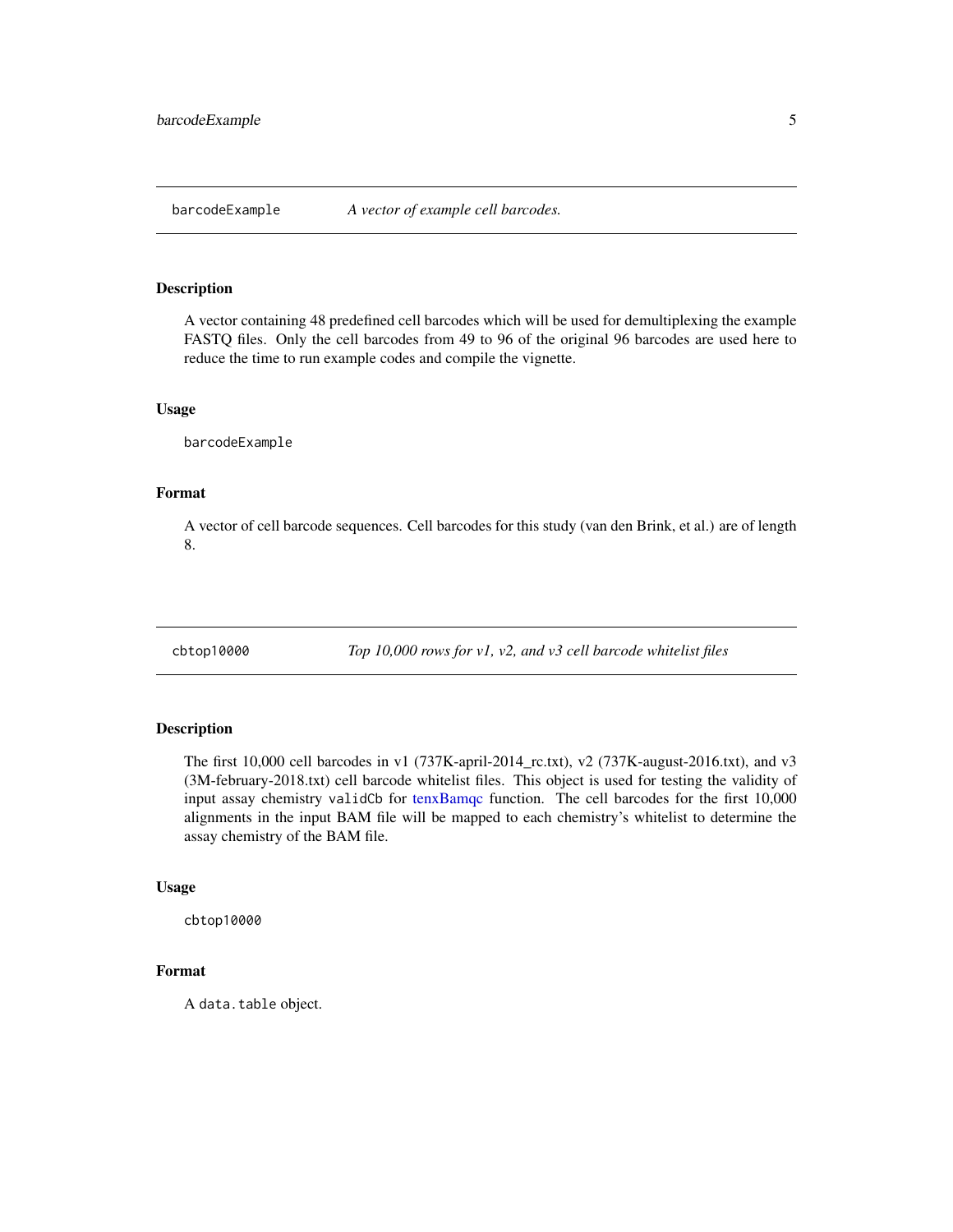<span id="page-5-1"></span><span id="page-5-0"></span>

# Description

Count unique *UMI:gene* pairs for single cell RNA-sequencing alignment files. Write resulting count matrix to output directory. Columns are samples (cells) and rows are gene IDs. The input sequence alignment files must be generated using FASTQ files generated by the demultiplex function in scruff package. Return a SingleCellExperiment object containing the count matrix, cell and gene annotations, and all QC metrics.

# Usage

```
countUMI(
  sce,
  reference,
  umifdit = 0,format = "BAM",
  outDir = "./Count",
  cellPerWell = 1,
  cores = max(1, parallel::detectCores() - 2),
  outputPrefix = "countUMI",
  verbose = FALSE,
  logfilePrefix = format(Sys.time(), "%Y%m%d_%H%M%S")
)
```
# Arguments

| sce         | A SingleCellExperiment object of which the colData slot contains the align-<br>ment_path column with paths to input cell-specific sequence alignment files<br>(BAM or SAM format).                                                                                                                                                                                                                                            |
|-------------|-------------------------------------------------------------------------------------------------------------------------------------------------------------------------------------------------------------------------------------------------------------------------------------------------------------------------------------------------------------------------------------------------------------------------------|
| reference   | Path to the reference GTF file. The TxDb object of the GTF file will be generated<br>and saved in the current working directory with ".sqlite" suffix.                                                                                                                                                                                                                                                                        |
| umiEdit     | Maximally allowed Hamming distance for UMI correction. For read alignments<br>in each gene, by comparing to a more abundant UMI with more reads, UMIs<br>having fewer reads and with mismatches equal or fewer than umiEdit will be<br>assigned a corrected UMI (the UMI with more reads). Default is 0, meaning no<br>UMI correction is performed. Doing UMI correction will decrease the number<br>of transcripts per gene. |
| format      | Format of input sequence alignment files. "BAM" or "SAM". Default is<br>"BAM".                                                                                                                                                                                                                                                                                                                                                |
| outDir      | Output directory for UMI counting results. UMI corrected count matrix will be<br>stored in this directory. Default is "./Count".                                                                                                                                                                                                                                                                                              |
| cellPerWell | Number of cells per well. Can be an integer (e.g. 1) indicating the number of<br>cells in each well or an vector with length equal to the total number of cells in                                                                                                                                                                                                                                                            |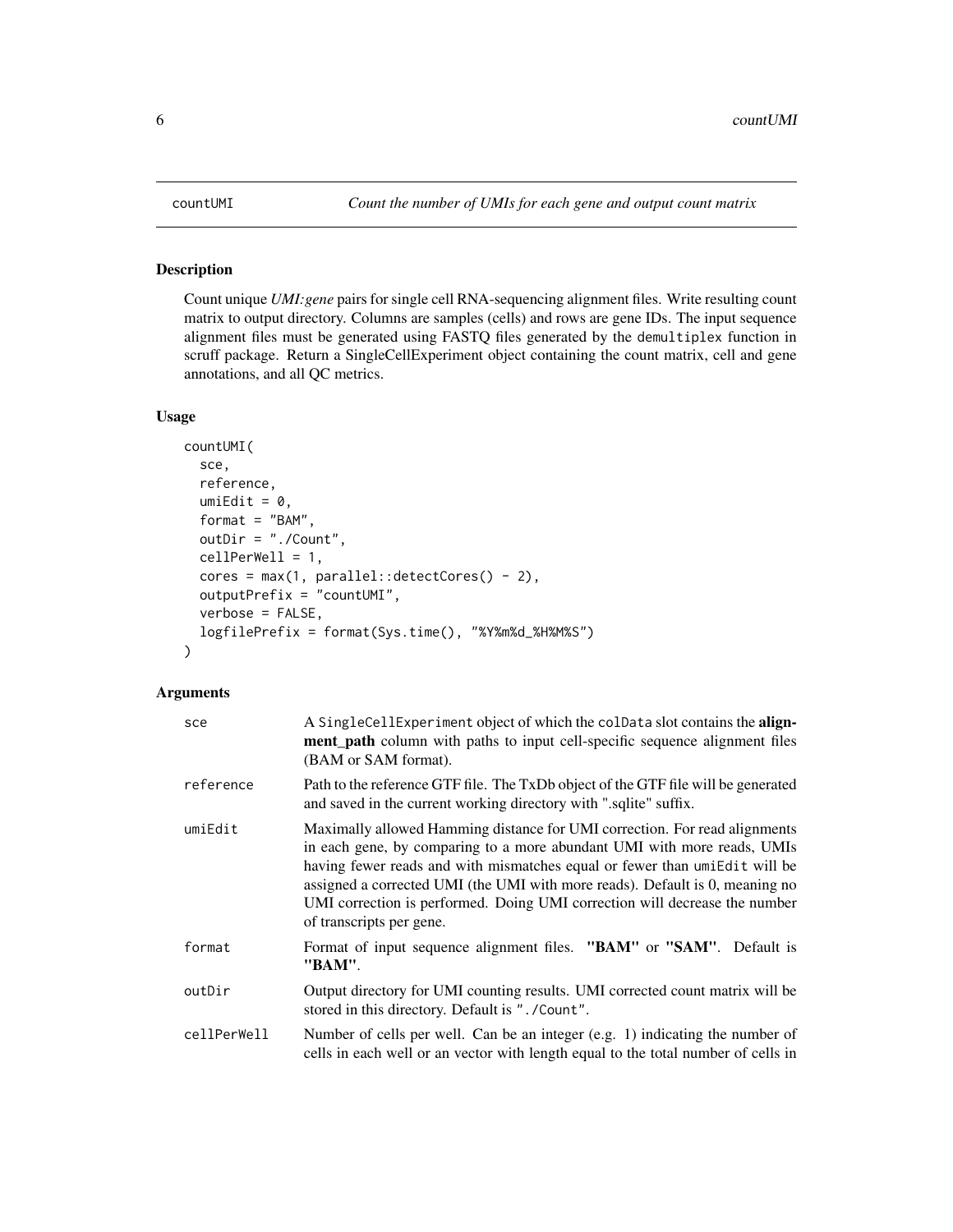|               | the input alignment files specifying the number of cells in each file. Default is                                                          |
|---------------|--------------------------------------------------------------------------------------------------------------------------------------------|
| cores         | Number of cores used for parallelization. Default is max(1, parallel: : detectCores()<br>- 2), i.e. the number of available cores minus 2. |
| outputPrefix  | Prefix for expression table filename. Default is "countUMI".                                                                               |
| verbose       | Print log messages. Useful for debugging. Default to <b>FALSE</b> .                                                                        |
| logfilePrefix | Prefix for log file. Default is current date and time in the format of format (Sys.time(),<br>"%Y%m%d_%H%M%S").                            |

A SingleCellExperiment object.

```
## Not run:
data(barcodeExample, package = "scruff")
# The SingleCellExperiment object returned by alignRsubread function and the
# alignment BAM files are required for running countUMI function
# First demultiplex example FASTQ files
fastqs <- list.files(system.file("extdata", package = "scruff"),
    pattern = "\\.fastq\\.gz", full.names = TRUE)
de <- demultiplex(
    project = "example",
    experiment = c("1h1"),
    lane = c("L001"),
    read1Path = c(fasts[1]),read2Path = c(fastqs[2]),
    barcodeExample,
    bcStart = 1,
    bcStop = 8,
    umistrart = 9,
    umistop = 12,
    keep = 75,
    overwrite = TRUE)
# Alignment
library(Rsubread)
# Create index files for GRCm38_MT.
fasta <- system.file("extdata", "GRCm38_MT.fa", package = "scruff")
# Specify the basename for Rsubread index
indexBase <- "GRCm38_MT"
buildindex(basename = indexBase, reference = fasta, indexSplit = FALSE)
al <- alignRsubread(de, indexBase, overwrite = TRUE)
# Counting
gtf <- system.file("extdata", "GRCm38_MT.gtf", package = "scruff")
\text{see} = \text{countUMI}\left(\text{al}, \text{gtf}, \text{cellPerWell=c}(\text{rep}(1, 46), 0, 0)\right)
```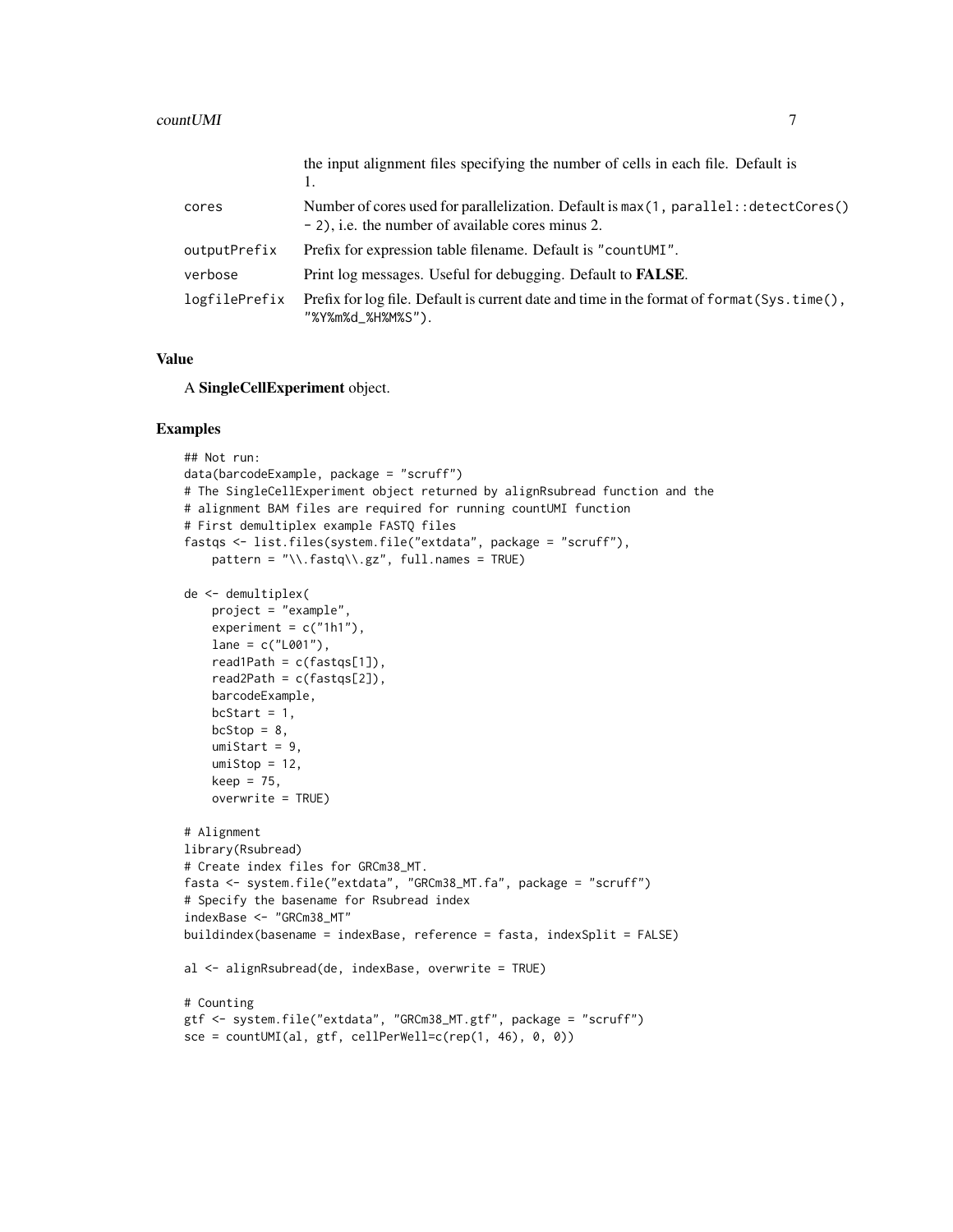```
## End(Not run)
# or use the built-in SingleCellExperiment object generated using
# example dataset (see ?sceExample)
data(sceExample, package = "scruff")
```
demultiplex *Demultiplex cell barcodes and assign cell specific reads*

### Description

Demultiplex fastq files and write cell specific reads in compressed fastq format to output directory

#### Usage

```
demultiplex(
 project = paste0("project_", Sys.Date()),
  experiment,
  lane,
  read1Path,
  read2Path,
 bc,
 bcStart,
 bcStop,
 bcEdit = 0,
  umiStart,
  umiStop,
  keep,
 minQual = 10,
 yieldReads = 1e+06,
  outDir = "./Demultiplex",
  summaryPrefix = "demultiplex",
  overwrite = FALSE,
  cores = max(1, parallel::detectCores() - 2),verbose = FALSE,
  logfilePrefix = format(Sys.time(), "%Y%m%d_%H%M%S")
)
```
# Arguments

project The project name. Default is paste0("project\_", Sys.Date()). experiment A character vector of experiment names. Represents the group label for each FASTQ file, e.g. "patient1, patient2, ...". The number of cells in a experiment equals the length of cell barcodes bc. The length of experiment equals the number of FASTQ files to be processed.

<span id="page-7-0"></span>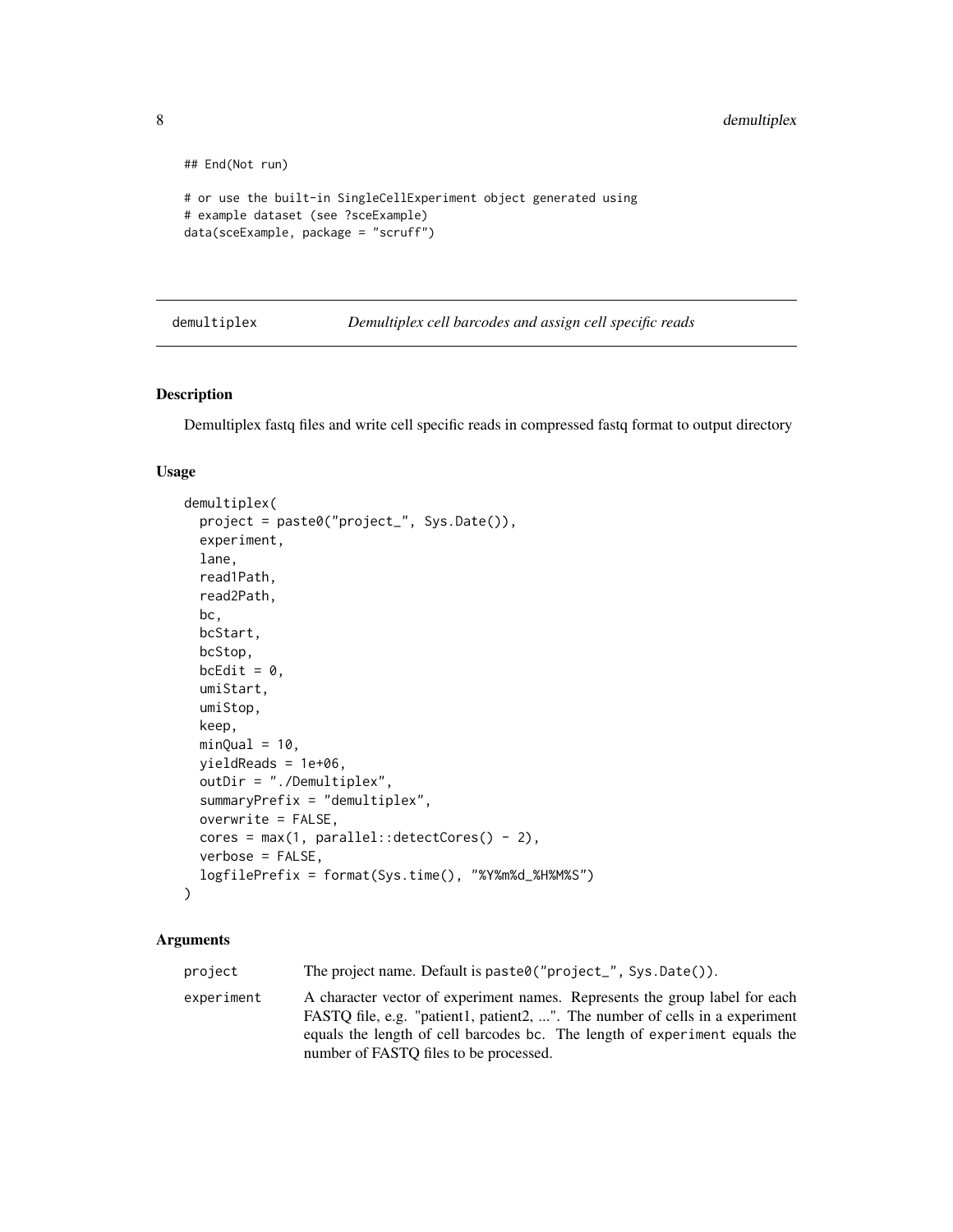| lane          | A character or character vector of flow cell lane numbers. FASTQ files from<br>lanes having the same experiment will be concatenated. If FASTQ files from<br>multiple lanes are already concatenated, any placeholder would be sufficient,<br>e.g. "L001".                                                     |
|---------------|----------------------------------------------------------------------------------------------------------------------------------------------------------------------------------------------------------------------------------------------------------------------------------------------------------------|
| read1Path     | A character vector of file paths to the read 1 FASTQ files. These are the read<br>files containing UMI and cell barcode sequences.                                                                                                                                                                             |
| read2Path     | A character vector of file paths to the read 2 FASTQ files. These read files<br>contain genomic transcript sequences.                                                                                                                                                                                          |
| bc            | A character vector of pre-determined cell barcodes. For example, see ?barcodeExample.                                                                                                                                                                                                                          |
| bcStart       | Integer or vector of integers containing the cell barcode start positions (inclusive,<br>one-based numbering).                                                                                                                                                                                                 |
| bcStop        | Integer or vector of integers containing the cell barcode stop positions (inclusive,<br>one-based numbering).                                                                                                                                                                                                  |
| bcEdit        | Maximally allowed Hamming distance for barcode correction. Barcodes with<br>mismatches equal or fewer than this will be assigned a corrected barcode if the<br>inferred barcode matches uniquely in the provided predetermined barcode list.<br>Default is 0, meaning no cell barcode correction is performed. |
| umiStart      | Integer or vector of integers containing the start positions (inclusive, one-based<br>numbering) of UMI sequences.                                                                                                                                                                                             |
| umiStop       | Integer or vector of integers containing the stop positions (inclusive, one-based<br>numbering) of UMI sequences.                                                                                                                                                                                              |
| keep          | Read trimming. Read length or number of nucleotides to keep for read 2 (the<br>read that contains transcript sequence information). Longer reads will be clipped<br>at 3' end. Shorter reads will not be affected.                                                                                             |
| minQual       | Minimally acceptable Phred quality score for barcode and UMI sequences. Phread<br>quality scores are calculated for each nucleotide in the sequence. Sequences<br>with at least one nucleotide with score lower than this will be filtered out. De-<br>fault is 10.                                            |
| yieldReads    | The number of reads to yield when drawing successive subsets from a fastq<br>file, providing the number of successive records to be returned on each yield.<br>This parameter is passed to the n argument of the FastqStreamer function in<br>ShortRead package. Default is 1e06.                              |
| outDir        | Output folder path for demultiplex results. Demultiplexed cell specifc FASTQ<br>files will be stored in folders in this path, respectively. Make sure the folder is<br>empty. Default is "./Demultiplex".                                                                                                      |
| summaryPrefix | Prefix for demultiplex summary filename. Default is "demultiplex".                                                                                                                                                                                                                                             |
| overwrite     | Boolean indicating whether to overwrite the output directory. Default is FALSE.                                                                                                                                                                                                                                |
| cores         | Number of cores used for parallelization. Default is max (1, parallel: : detectCores ()<br>- 2), i.e. the number of available cores minus 2.                                                                                                                                                                   |
| verbose       | Poolean indicating whether to print log messages. Useful for debugging. Default<br>to FALSE.                                                                                                                                                                                                                   |
| logfilePrefix | Prefix for log file. Default is current date and time in the format of format (Sys.time(),<br>"%Y%m%d_%H%M%S").                                                                                                                                                                                                |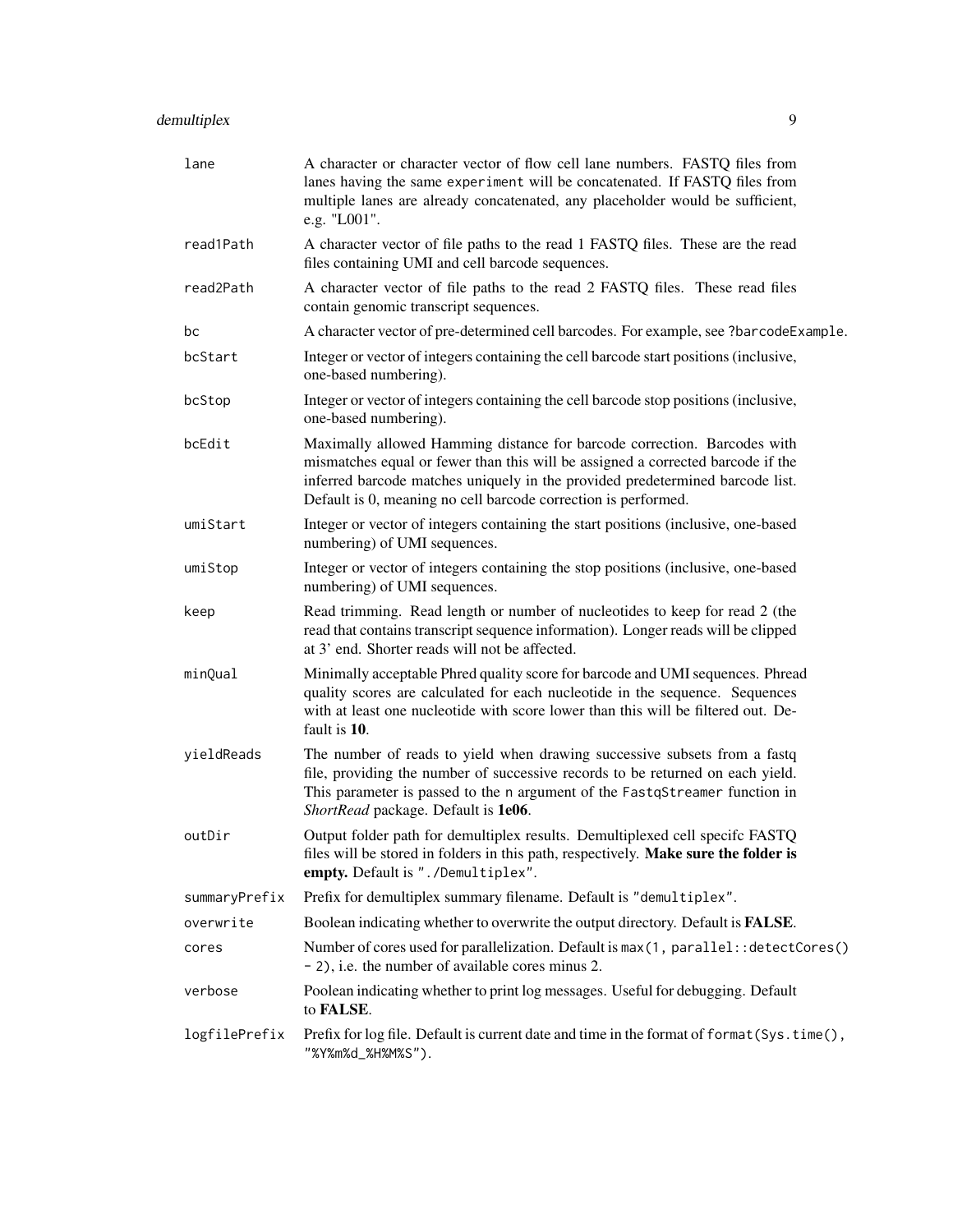<span id="page-9-0"></span>A [SingleCellExperiment](#page-0-0) object containing the demultiplex summary information in the colData slot.

# Examples

```
# Demultiplex example FASTQ files
data(barcodeExample, package = "scruff")
fastqs <- list.files(system.file("extdata", package = "scruff"),
   pattern = "\\.fastq\\.gz", full.names = TRUE)
de <- demultiplex(
   project = "example",
   experiment = c("1h1"),
   lane = c("L001"),
   read1Path = c(fastqs[1]),
   read2Path = c(fastqs[2]),
   barcodeExample,
   bcStart = 1,
   bcStop = 8,umiStart = 9,
   umistop = 12,keep = 75,
   overwrite = TRUE)
```
gview *Visualize gene isoforms*

# Description

Visualize reference genome. Rectangles represent exons. Arrow represents orientation of transcripts.

## Usage

```
gview(
  gtfFile,
  chr = 1,start = 1,
  end = NULL,rect\_width = 0.3,
  line\_width = 0.5,
  arrow_segments = 10,
  arrow_width = 30,
  arrow\_length = 0.08,
  arrow_type = "open",
  text\_size = 4)
```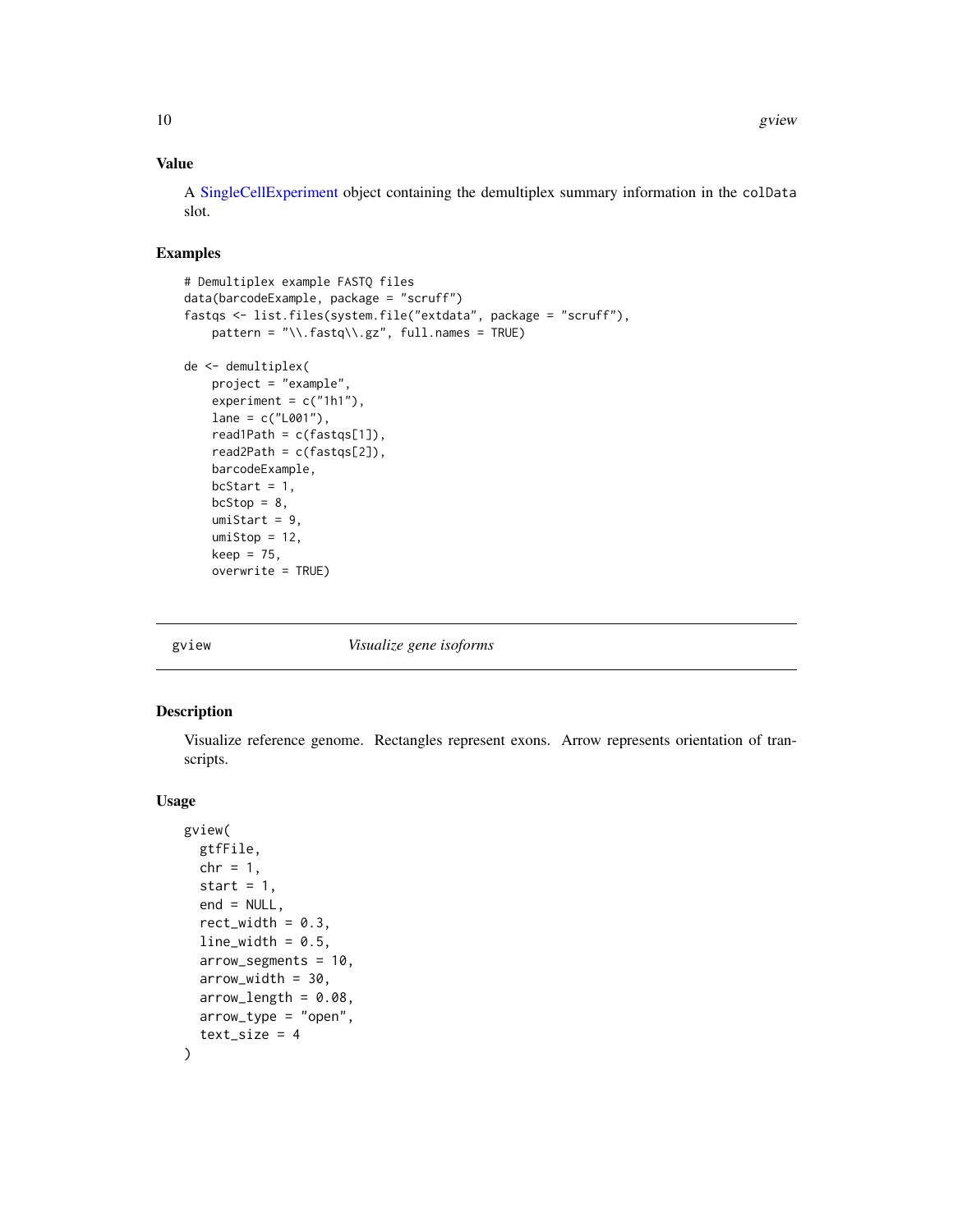#### <span id="page-10-0"></span>qcplots and the set of the set of the set of the set of the set of the set of the set of the set of the set of the set of the set of the set of the set of the set of the set of the set of the set of the set of the set of t

# Arguments

| gtfFile        | A genome annotation file in GTF format.                                                                                                                                                                           |
|----------------|-------------------------------------------------------------------------------------------------------------------------------------------------------------------------------------------------------------------|
| chr            | Chromosome name. Integer or "X", "Y", "MT".                                                                                                                                                                       |
| start          | Genomic coordinate of the start position.                                                                                                                                                                         |
| end            | Genomic coordinate of the end position. If NULL, then the maximum length of<br>the chromosome will be used. Default NULL.                                                                                         |
| rect_width     | Exon widths. Default 0.3.                                                                                                                                                                                         |
| line_width     | Line weight. Default 0.5.                                                                                                                                                                                         |
| arrow_segments | The number of segments lines be divided to. The greater the number, more<br>arrows there are. Default 10.                                                                                                         |
| arrow_width    | The angle of the arrow head in degrees (smaller numbers produce narrower,<br>pointier arrows). Essentially describes the width of the arrow head. Passed to<br>the angle parameter of arrow function. Default 30. |
| arrow_length   | The length of the arrow head. Passed to the length argument of arrow function.<br>Default 0.08.                                                                                                                   |
| arrow_type     | One of "open" or "closed" indicating whether the arrow head should be a closed<br>triangle. Passed to the type argument of arrow function. Default "open".                                                        |
| text_size      | Size of text. Passed to the size argument of the geom text function. Default 4.                                                                                                                                   |

# Value

A ggplot object of genomic view

# Examples

```
gtf <- system.file("extdata", "GRCm38_MT.gtf", package = "scruff")
g <- gview(gtf, chr = "MT")
g
```
qcplots *Visualize data quality*

# Description

Visualize data quality from the colData of the SingleCellExperiment object and return a list of figures in arrangelist object.

# Usage

```
qcplots(sce)
```
# Arguments

sce An SingleCellExperiment object returned from [scruff,](#page-12-1) [countUMI,](#page-5-1) or [tenxBamqc](#page-16-1) function.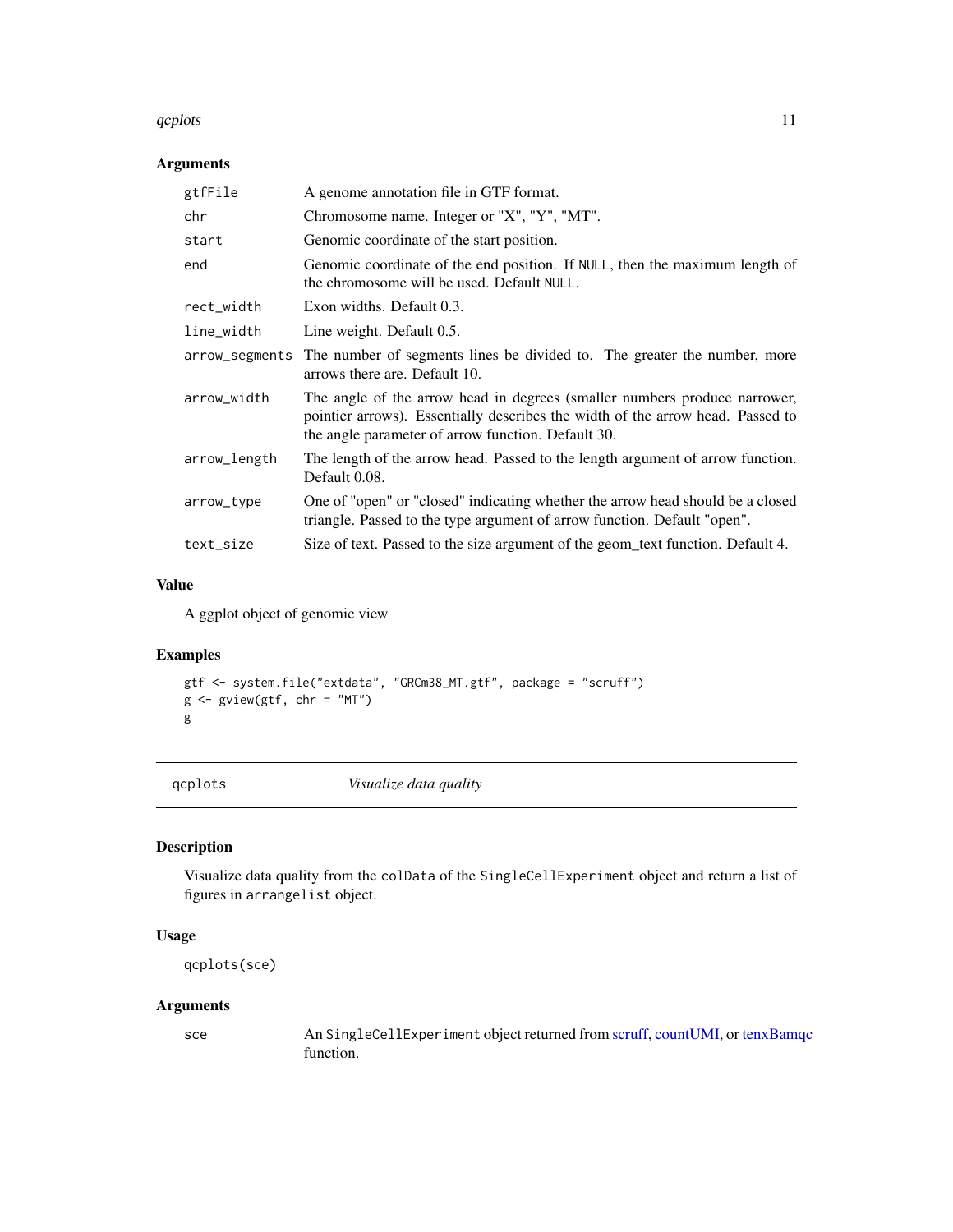<span id="page-11-0"></span>A list of grobs objects ready for plotting

# Examples

```
data(sceExample, package = "scruff")
qcplots(sceExample)
```
rview *Visualize aligned reads*

# Description

Visualize read alignments for UMI tagged single cell RNA-sequencing data. Read names must contain UMI sequences at the end delimited by ":". Arrow represents orientation of alignment. Reads are colored by their UMI and sorted by their start positions and UMI.

# Usage

```
rview(
 bamGA,
 chr = "1",start = 1,
 end = max(BiocGenerics::end(bamGA)),
  legend = FALSE
)
```
# Arguments

| bamGA  | A GenomicAlignment object                 |
|--------|-------------------------------------------|
| chr    | Chromosome. Integer or "X", "Y", "MT".    |
| start  | Genomic coordinate of the start position. |
| end    | Genomic coordinate of the end position.   |
| legend | Show legend. Default is FALSE.            |

# Value

A ggplot object of aligned reads

```
data(bamExample, package = "scruff")
g <- rview(bamExample, chr = "MT", legend = TRUE)
g
```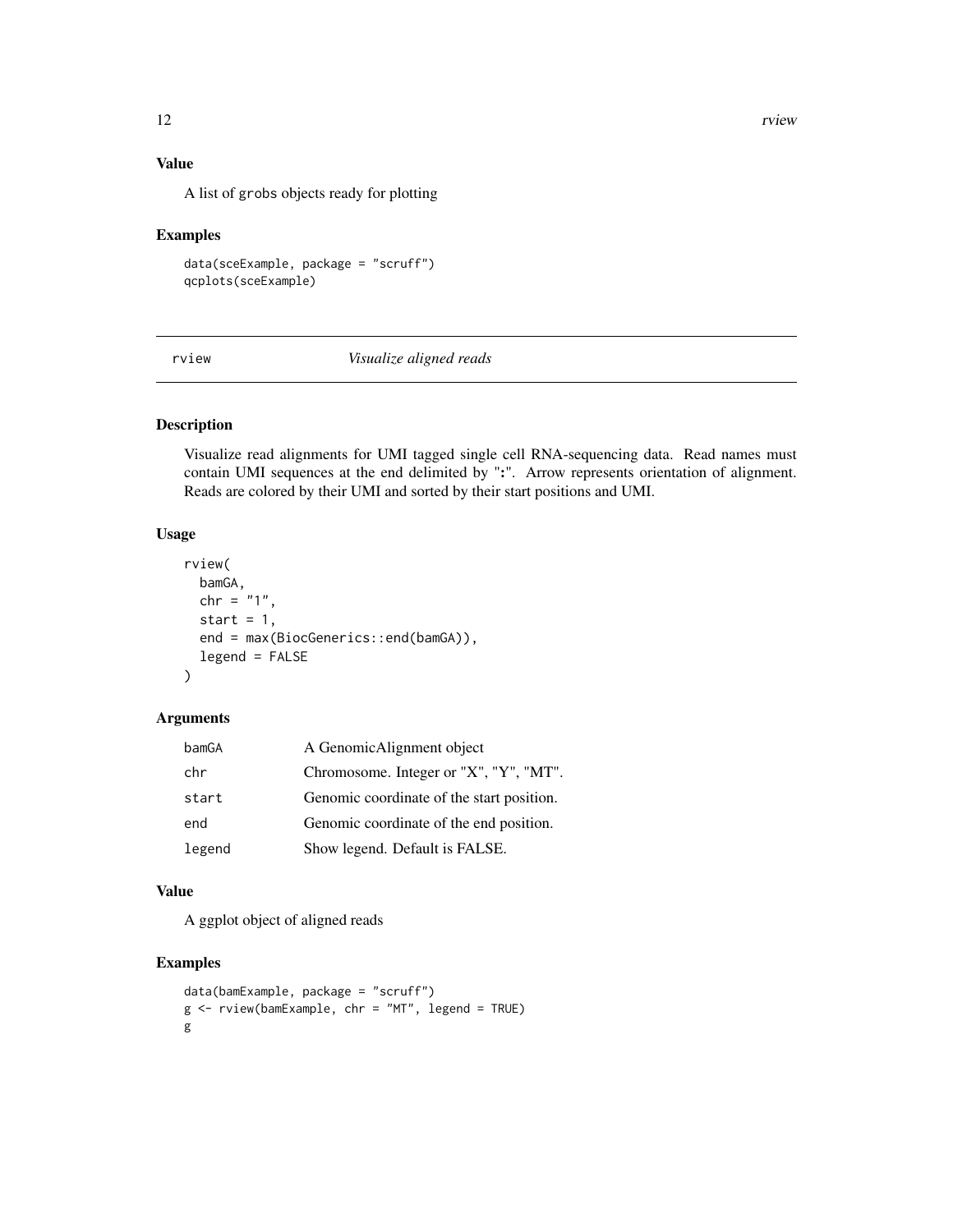<span id="page-12-0"></span>

## Description

An example SingleCellExperiment object containing count matrix, cell and gene annotations, and all QC metrics for mouse mitochonrial genes generated from example FASTQ reads.

# Usage

sceExample

# Format

A SingleCellExperiment object.

<span id="page-12-1"></span>scruff *Run scruff pipeline*

# Description

Run the scruff pipeline. This function performs all demultiplex, alignRsubread, and countUMI functions. Write demultiplex statistics, alignment statistics, and UMI filtered count matrix in output directories. Return a SingleCellExperiment object containing the count matrix, cell and gene annotations, and all QC metrics.

# Usage

```
scruff(
 project = paste0("project_", Sys.Date()),
  experiment,
  lane,
  read1Path,
  read2Path,
 bc,
  index,
  reference,
 bcStart,
 bcStop,
 bcEdit = 0,
  umiStart,
  umiStop,
  umifdit = 0,keep,
  cellPerWell = 1,
```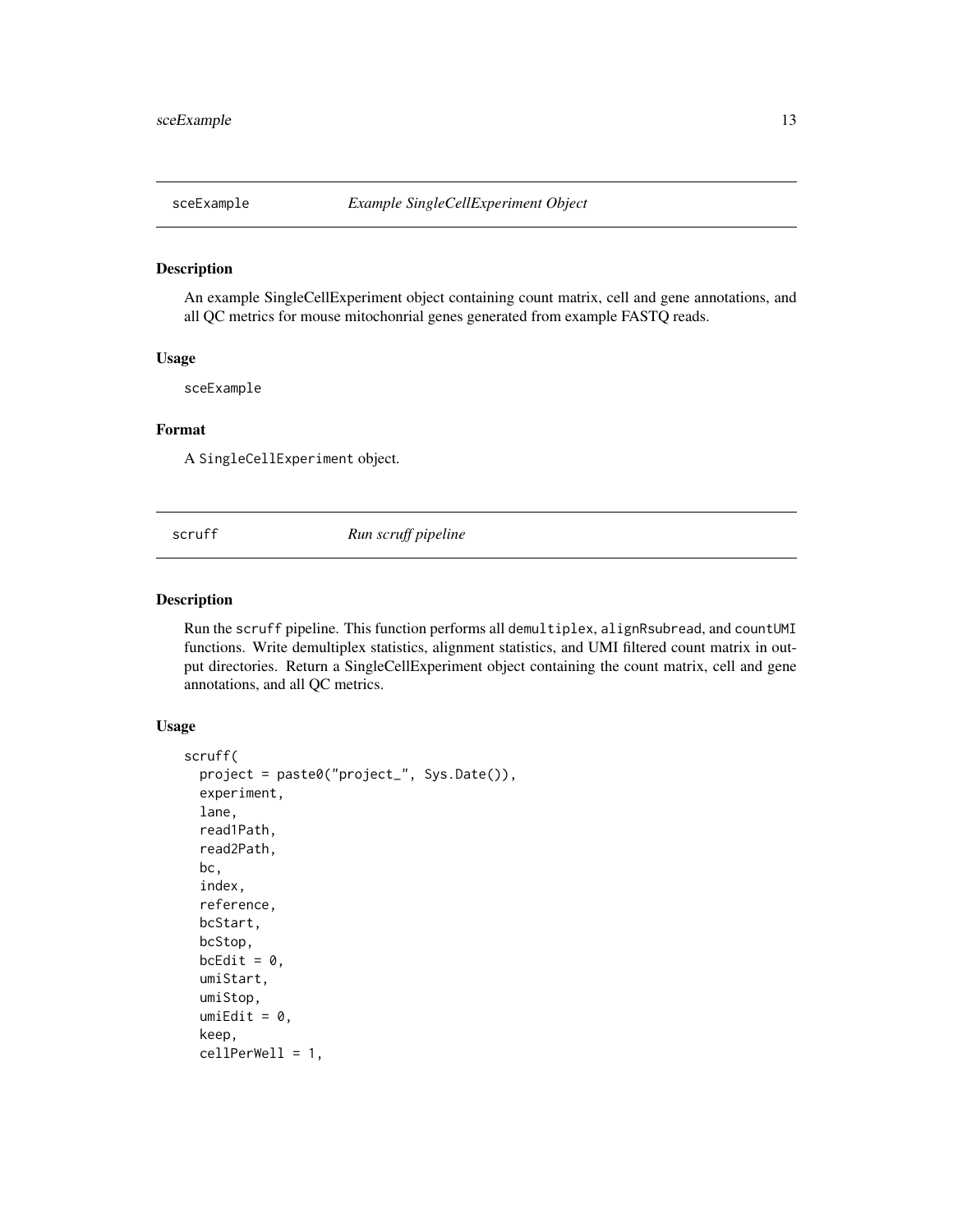```
unique = FALSE,nBestLocations = 1,
 minQual = 10,
 yieldReads = 1e+06,
 alignmentFileFormat = "BAM",
  demultiplexOutDir = "./Demultiplex",
  alignmentOutDir = "./Alignment",
 countUmiOutDir = "./Count",
  demultiplexSummaryPrefix = "demultiplex",
 alignmentSummaryPrefix = "alignment",
 countPrefix = "countUMI",
 logfilePrefix = format(Sys.time(), "%Y%m%d_%H%M%S"),
 overwrite = FALSE,
 verbose = FALSE,
 cores = max(1, parallel::detectCores() - 2),
  threads = 1,
  ...
\mathcal{L}
```
# Arguments

| project    | The project name. Default is paste0("project_", Sys.Date()).                                                                                                                                                                                                                                                   |  |
|------------|----------------------------------------------------------------------------------------------------------------------------------------------------------------------------------------------------------------------------------------------------------------------------------------------------------------|--|
| experiment | A character vector of experiment names. Represents the group label for each<br>FASTQ file, e.g. "patient1, patient2, ". The number of cells in a experiment<br>equals the length of cell barcodes bc. The length of experiment equals the<br>number of FASTQ files to be processed.                            |  |
| lane       | A character or character vector of flow cell lane numbers. If FASTQ files<br>from multiple lanes are concatenated, any placeholder would be sufficient, e.g.<br>"L001".                                                                                                                                        |  |
| read1Path  | A character vector of file paths to the read1 FASTQ files. These are the read<br>files with UMI and cell barcode information.                                                                                                                                                                                  |  |
| read2Path  | A character vector of file paths to the read2 FASTQ files. These read files con-<br>tain genomic sequences.                                                                                                                                                                                                    |  |
| bс         | A vector of pre-determined cell barcodes. For example, see ?barcodeExample.                                                                                                                                                                                                                                    |  |
| index      | Path to the Rsubread index of the reference genome. For generation of Rsubread<br>indices, please refer to buildindex function in Rsubread package.                                                                                                                                                            |  |
| reference  | Path to the reference GTF file. The TxDb object of the GTF file will be generated<br>and saved in the current working directory with ".sqlite" suffix.                                                                                                                                                         |  |
| bcStart    | Integer or vector of integers containing the cell barcode start positions (inclusive,<br>one-based numbering).                                                                                                                                                                                                 |  |
| bcStop     | Integer or vector of integers containing the cell barcode stop positions (inclusive,<br>one-based numbering).                                                                                                                                                                                                  |  |
| bcEdit     | Maximally allowed Hamming distance for barcode correction. Barcodes with<br>mismatches equal or fewer than this will be assigned a corrected barcode if the<br>inferred barcode matches uniquely in the provided predetermined barcode list.<br>Default is 0, meaning no cell barcode correction is performed. |  |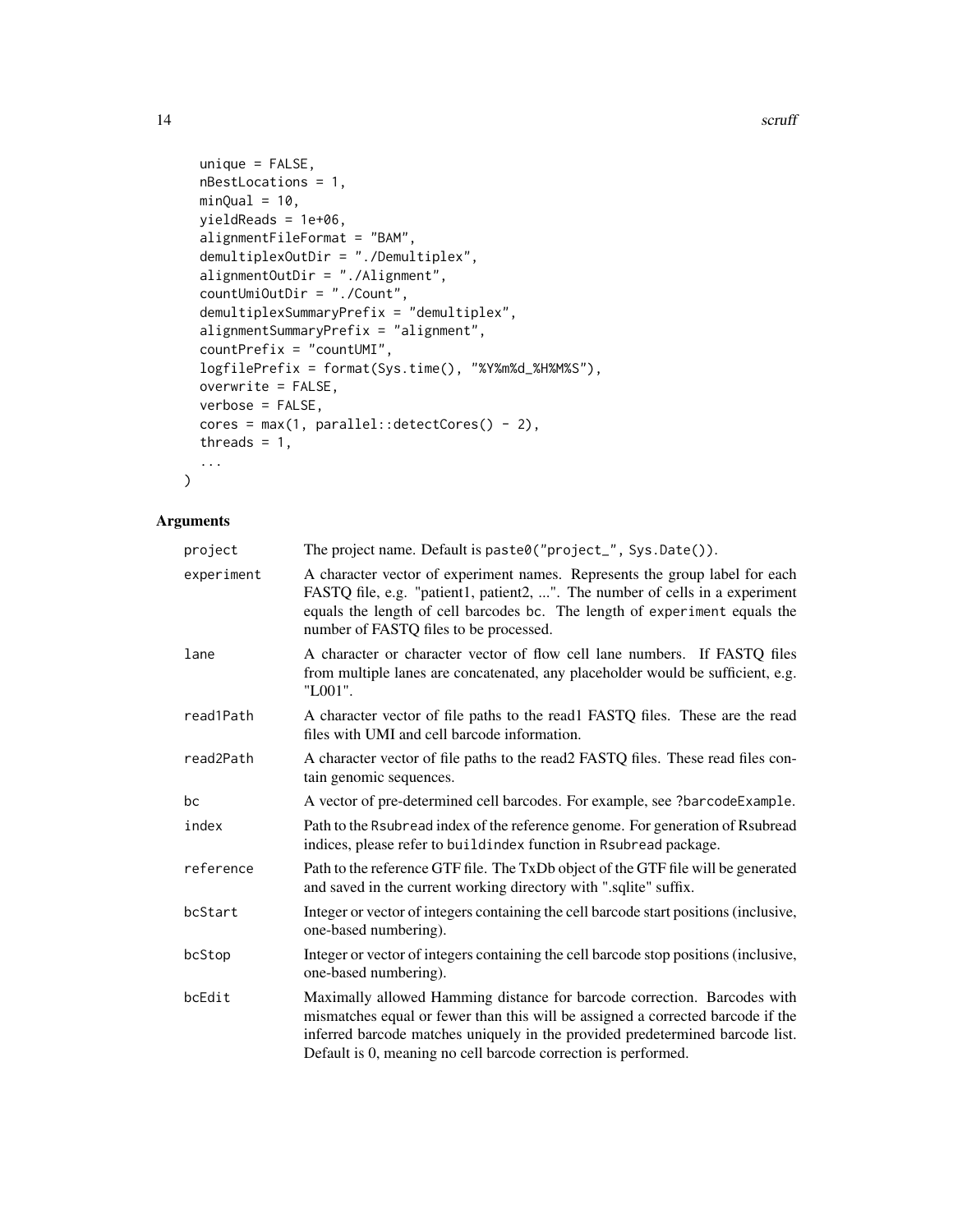| umiStart            | Integer or vector of integers containing the start positions (inclusive, one-based<br>numbering) of UMI sequences.                                                                                                                                                                                                                                                                                                                                                                                                                      |  |
|---------------------|-----------------------------------------------------------------------------------------------------------------------------------------------------------------------------------------------------------------------------------------------------------------------------------------------------------------------------------------------------------------------------------------------------------------------------------------------------------------------------------------------------------------------------------------|--|
| umiStop             | Integer or vector of integers containing the stop positions (inclusive, one-based<br>numbering) of UMI sequences.                                                                                                                                                                                                                                                                                                                                                                                                                       |  |
| umiEdit             | Maximally allowed Hamming distance for UMI correction. For read alignments<br>in each gene, by comparing to a more abundant UMI with more reads, UMIs<br>having fewer reads and with mismatches equal or fewer than umiEdit will be<br>assigned a corrected UMI (the UMI with more reads). Default is 0, meaning no<br>UMI correction is performed. Doing UMI correction will decrease the number<br>of transcripts per gene.                                                                                                           |  |
| keep                | Read trimming. Read length or number of nucleotides to keep for read 2 (the<br>read that contains transcript sequence information). Longer reads will be clipped<br>at 3' end. Shorter reads will not be affected. This number should be determined<br>based on the sequencing kit that was used in library preparation step.                                                                                                                                                                                                           |  |
| cellPerWell         | Number of cells per well. Can be an integer (e.g. 1) indicating the number of<br>cells in each well or an vector with length equal to the total number of cells in<br>the input alignment files specifying the number of cells in each file. Default is<br>1.                                                                                                                                                                                                                                                                           |  |
| unique              | Argument passed to align function in Rsubread package. Boolean indicating<br>if only uniquely mapped reads should be reported. A uniquely mapped read<br>has one single mapping location that has less mis-matched bases than any other<br>candidate locations. If set to FALSE, multi-mapping reads will be reported in<br>addition to uniquely mapped reads. Number of alignments reported for each<br>multi-mapping read is determined by the nBestLocations parameter. Default is<br><b>FALSE.</b>                                  |  |
| nBestLocations      | Argument passed to align function in Rsubread package. Numeric value spec-<br>ifying the maximal number of equally-best mapping locations that will be re-<br>ported for a multi-mapping read. 1 by default. The allowed value is between<br>1 to 16 (inclusive). In the mapping output, "NH" tag is used to indicate how<br>many alignments are reported for the read and "HI" tag is used for numbering<br>the alignments reported for the same read. This argument is only applicable<br>when unique option is set to <b>FALSE</b> . |  |
| minQual             | Minimally acceptable Phred quality score for cell barcode and UMI sequences.<br>Phread quality scores are calculated for each nucleotide in these tags. Tags with<br>at least one nucleotide with score lower than this will be filtered out. Default is<br>10.                                                                                                                                                                                                                                                                         |  |
| yieldReads          | The number of reads to yield when drawing successive subsets from a fastq<br>file, providing the number of successive records to be returned on each yield.<br>This parameter is passed to the n argument of the FastqStreamer function in<br>ShortRead package. Default is 1e06.                                                                                                                                                                                                                                                       |  |
| alignmentFileFormat |                                                                                                                                                                                                                                                                                                                                                                                                                                                                                                                                         |  |
|                     | File format of sequence alignment results. "BAM" or "SAM". Default is<br>"BAM".                                                                                                                                                                                                                                                                                                                                                                                                                                                         |  |
|                     | demultiplexOutDir<br>Output folder path for demultiplex results. Demultiplexed cell specifc FASTQ<br>files will be stored in folders in this path, respectively. Make sure the folder is<br>empty. Default is "./Demultiplex".                                                                                                                                                                                                                                                                                                          |  |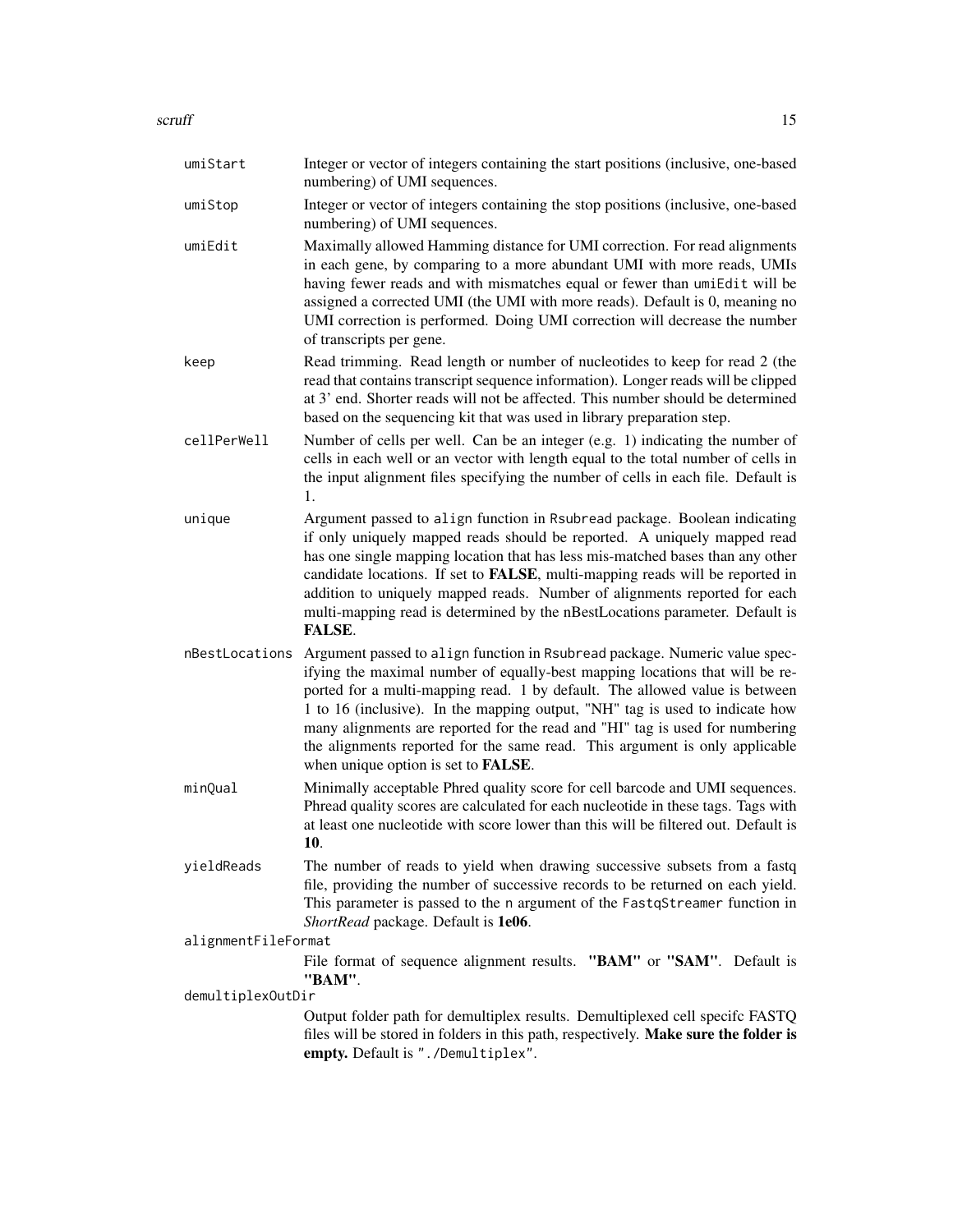| alignmentOutDir          |                                                                                                                                                                                           |
|--------------------------|-------------------------------------------------------------------------------------------------------------------------------------------------------------------------------------------|
|                          | Output directory for alignment results. Sequence alignment maps will be stored<br>in folders in this directory, respectively. Make sure the folder is empty. Default<br>is "./Alignment". |
|                          | countUmiOutDir Output directory for UMI counting results. UMI filtered count matrix will be<br>stored in this directory. Default is "./Count".                                            |
| demultiplexSummaryPrefix |                                                                                                                                                                                           |
|                          | Prefix for demultiplex summary filename. Default is "demultiplex".                                                                                                                        |
| alignmentSummaryPrefix   |                                                                                                                                                                                           |
|                          | Prefix for alignment summary filename. Default is "alignment".                                                                                                                            |
| countPrefix              | Prefix for UMI filtered count matrix filename. Default is "countUMI".                                                                                                                     |
| logfilePrefix            | Prefix for log file. Default is current date and time in the format of format (Sys. time (),<br>"%Y%m%d_%H%M%S").                                                                         |
| overwrite                | Boolean indicating whether to overwrite the output directory. Default is FALSE.                                                                                                           |
| verbose                  | Boolean indicating whether to print log messages. Useful for debugging. De-<br>fault to FALSE.                                                                                            |
| cores                    | Number of cores to use for parallelization. Default is max (1, parallel: : detectCores ()<br>- 2), i.e. the number of available cores minus 2.                                            |
| threads                  | Do not change. Number of threads/CPUs used for mapping for each core. Refer<br>to align function in Rsubread for details. Default is 1. It should not be changed<br>in most cases.        |
| $\cdots$                 | Additional arguments passed to the align function in Rsubread package.                                                                                                                    |

A SingleCellExperiment object.

```
## Not run:
# prepare required files
data(barcodeExample, package = "scruff")
fastqs <- list.files(system.file("extdata", package = "scruff"),
   pattern = "\\.fastq\\.gz", full.name = TRUE)fasta <- system.file("extdata", "GRCm38_MT.fa", package = "scruff")
gtf <- system.file("extdata", "GRCm38_MT.gtf", package = "scruff")
library(Rsubread)
# Specify the basename for Rsubread index
indexBase <- "GRCm38_MT"
# Create index files for GRCm38_MT.
buildindex(basename = indexBase, reference = fasta, indexSplit = FALSE)
# run scruff pipeline
sce <- scruff(project = "example",
   experiment = c("1h1"),
   lane = c("L001"),
```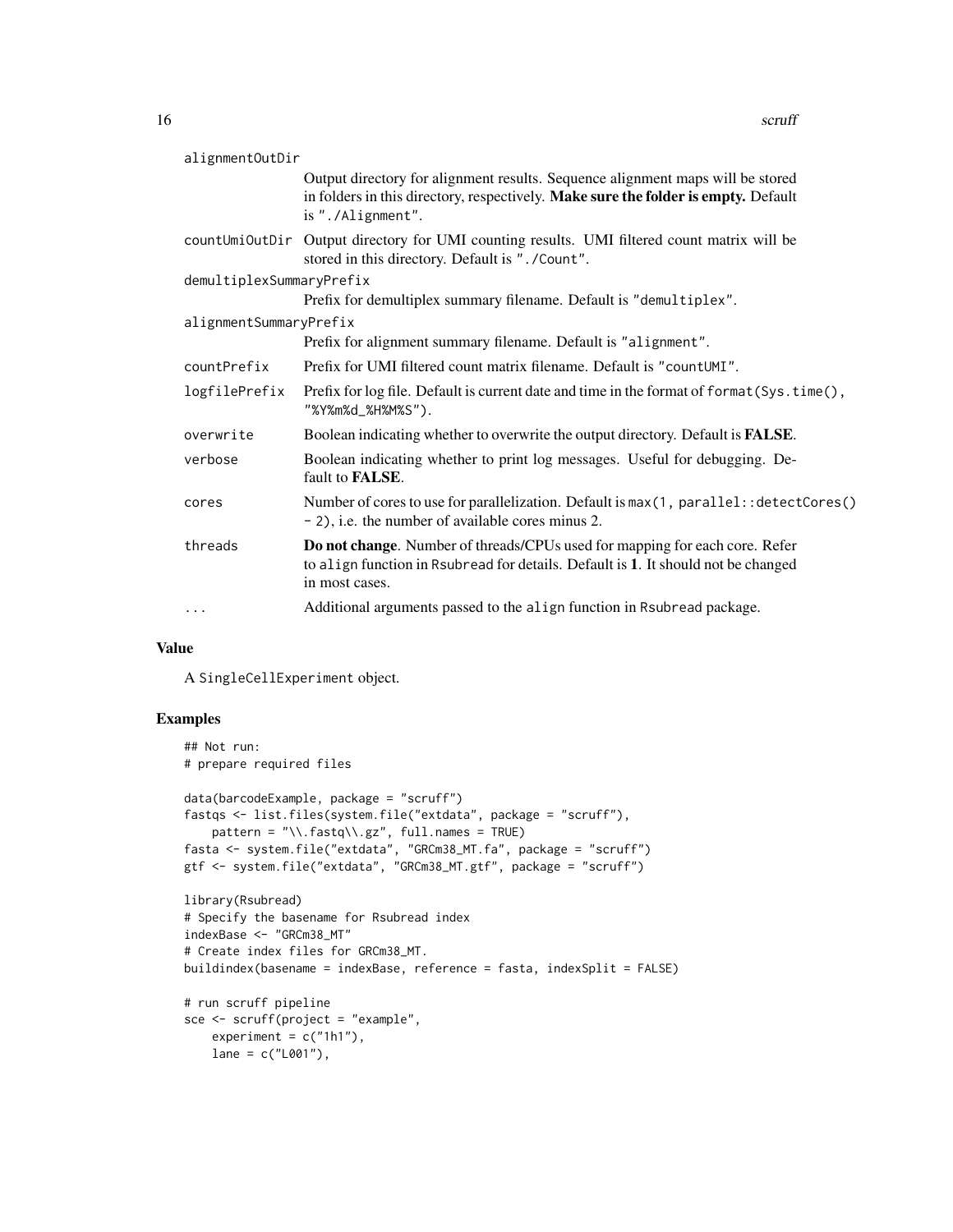# <span id="page-16-0"></span>tenxBamqc 17

```
readPath = c(fasts[1]),read2Path = c(fastqs[2]),
   bc = barcodeExample,
   index = indexBase,
   reference = gtf,
   bcStart = 1,bcStop = 8,umiStart = 9,
   umistop = 12,keep = 75,
   cellPerWell = c(rep(1, 46), 0, 0),
   overwrite = TRUE,
   verbose = TRUE)
## End(Not run)
# or use the built-in SingleCellExperiment object generated using
# example dataset (see ?sceExample)
data(sceExample, package = "scruff")
```
<span id="page-16-1"></span>tenxBamqc *Generate and output 10X read alignment data quality metrics*

# Description

Read BAM file generated by Cell Ranger pipeline and output QC metrics including number of aligned reads and reads aligned to an gene.

# Usage

```
tenxBamqc(
 bam,
 experiment,
 filter,
 validCb = NA,tags = c("NH", "GX", "CB", "MM"),
 yieldSize = 1e+06,
 outDir = "./".cores = max(1, parallel::detectCores() - 2))
```
#### Arguments

| bam        | Paths to input BAM files generated by Cell Ranger pipeline. These files are<br>usually named " <i>possorted genome bam.bam</i> " in the " <i>outs</i> " folder of the top-<br>level project output folders, respectively. |
|------------|---------------------------------------------------------------------------------------------------------------------------------------------------------------------------------------------------------------------------|
| experiment | A character vector of experiment names. Represents the group label for each<br>BAM file, e.g. "patient1, patient2, ". The length of experiment equals the<br>number of BAM files to be processed.                         |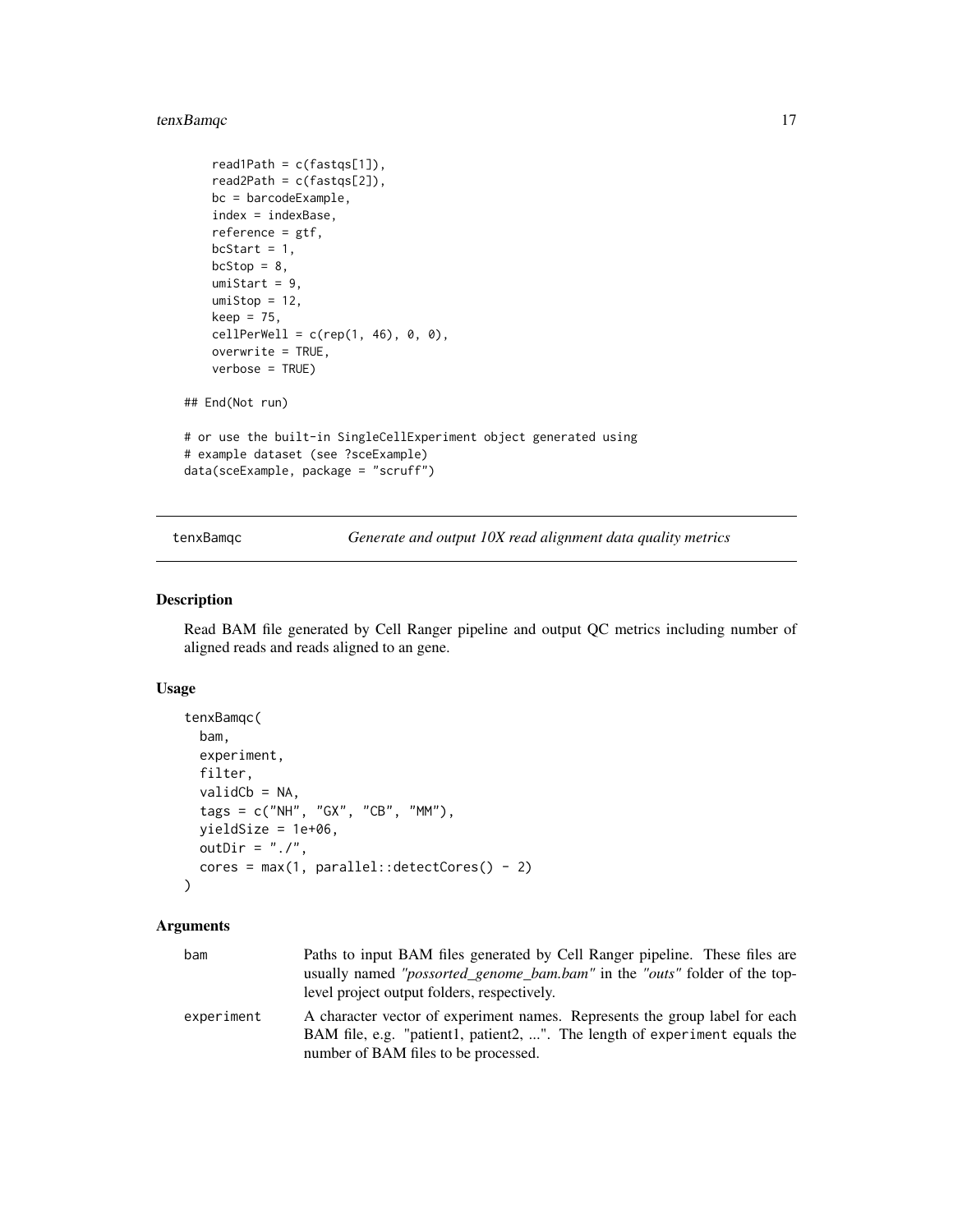<span id="page-17-0"></span>

| filter    | Paths to the filtered barcode files. Should be in the same length and order of the<br>input BAM files. These files are named "barcodes.tsv" located at outs/filtered_gene_bc_matrices/ <referen< th=""></referen<>                                                                                                                                                                                                                                                                     |
|-----------|----------------------------------------------------------------------------------------------------------------------------------------------------------------------------------------------------------------------------------------------------------------------------------------------------------------------------------------------------------------------------------------------------------------------------------------------------------------------------------------|
| validCb   | Path to the cell barcode whitelist file. By default uses the file "737K-august-<br>2016.txt" which is compatible with the v2 chemistry protocol. The file can be<br>inspected by calling data(validCb, package = "scruff"). If the library is<br>generated using the v1 chemistry protocol, the path to the v1 barcode whitelist<br>file ("737K-april-2014_rc.txt") needs to be provided. For library generated by<br>v3 chemistry protocol, path to "3M-february-2018.txt" is needed. |
| tags      | BAM tags used for collecting QC metrics. Contains non-standard tags locally-<br>defined by Cell Ranger pipeline. Should not be changed in most cases.                                                                                                                                                                                                                                                                                                                                  |
| yieldSize | The number of records (alignments) to yield when drawing successive subsets<br>from a BAM file, providing the number of successive records to be returned on<br>each yield. This parameter is passed to the yield Size argument of the BamFile<br>function in Rsamtools package. Default is 1e06.                                                                                                                                                                                      |
| outDir    | Output directory. The location to write resulting QC table.                                                                                                                                                                                                                                                                                                                                                                                                                            |
| cores     | Number of cores used for parallelization. Default is $max(1, parallel::detectCores()$<br>- 2), i.e. the number of available cores minus 2.                                                                                                                                                                                                                                                                                                                                             |
|           |                                                                                                                                                                                                                                                                                                                                                                                                                                                                                        |

A [SingleCellExperiment](#page-0-0) object. The colData contains the number of aligned reads (reads\_mapped\_to\_genome) and reads aligned to genes (reads\_mapped\_to\_genes).

```
# first 5000 records in the bam file downloaded from here:
# http://sra-download.ncbi.nlm.nih.gov/srapub_files/
# SRR5167880_E18_20160930_Neurons_Sample_01.bam
# see details here:
# https://trace.ncbi.nlm.nih.gov/Traces/sra/?study=SRP096558
# and here:
# https://www.ncbi.nlm.nih.gov/geo/query/acc.cgi?acc=GSE93421
bamfile10x <- system.file("extdata",
    "SRR5167880_E18_20160930_Neurons_Sample_01_5000.bam",
    package = "scruff")
# library(TENxBrainData)
# library(data.table)
# tenx <- TENxBrainData()
# # get filtered barcodes for sample 01
# filteredBcIndex <- tstrsplit(colData(tenx)[, "Barcode"], "-")[[2]] == 1
# filteredBc <- colData(tenx)[filteredBcIndex, ][["Barcode"]]
filteredBc <- system.file("extdata",
    "SRR5167880_E18_20160930_Neurons_Sample_01_filtered_barcode.tsv",
    package = "scruff")
# QC results are saved to current working directory
sce <- tenxBamqc(bam = bamfile10x,
   experiment = "Neurons_Sample_01",
    filter = filteredBc)
```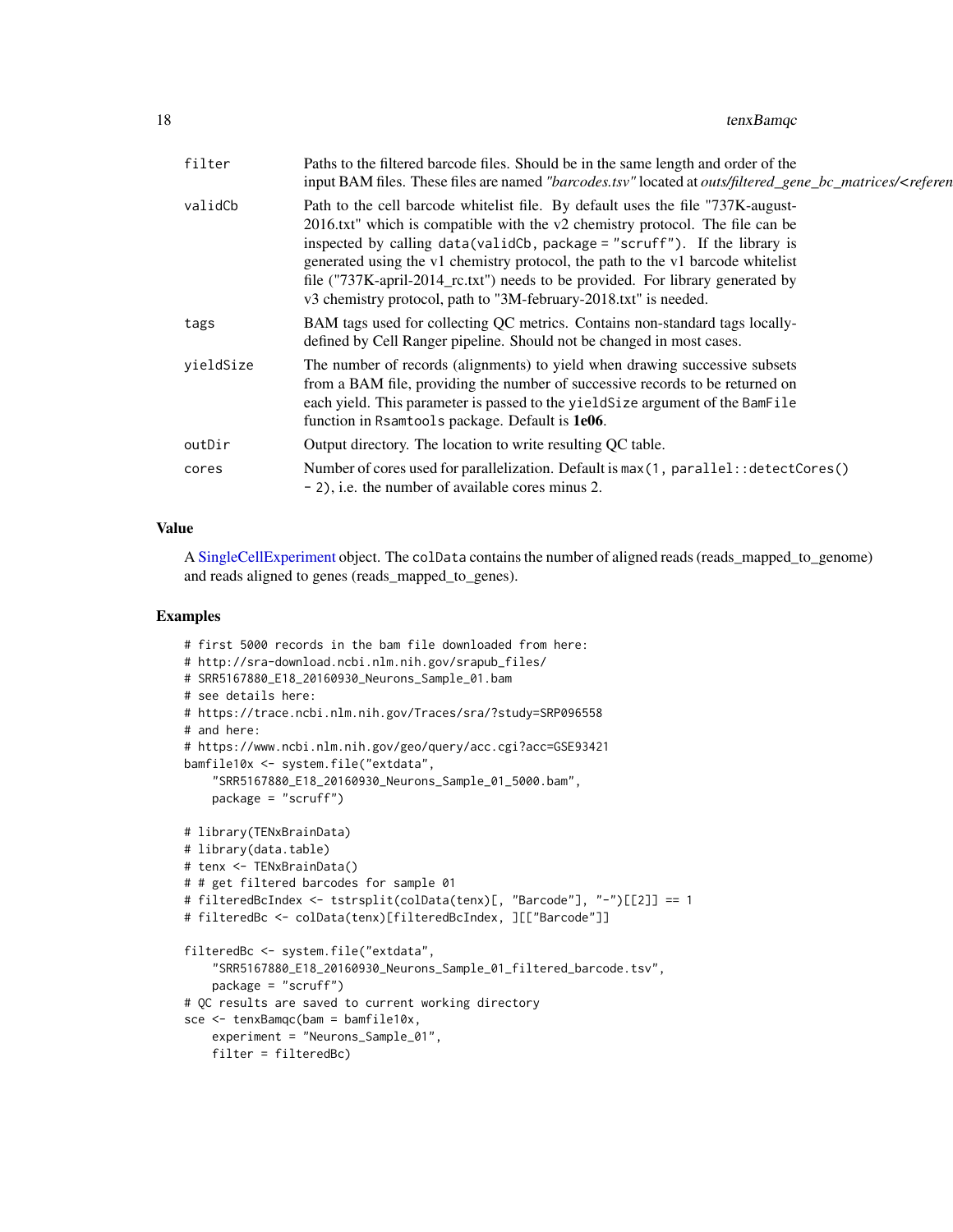### <span id="page-18-0"></span>validCb 19

sce

# Description

A barcode whitelist is the list of all known barcode sequences that have been included in the assay kit and are available during library preparation. There are roughly 737,000 cell barcodes in the whitelist (737K-august-2016.txt) for Cell Ranger's Single Cell 3' and V(D)J applications.

# Usage

validCb

# Format

A data.table object.